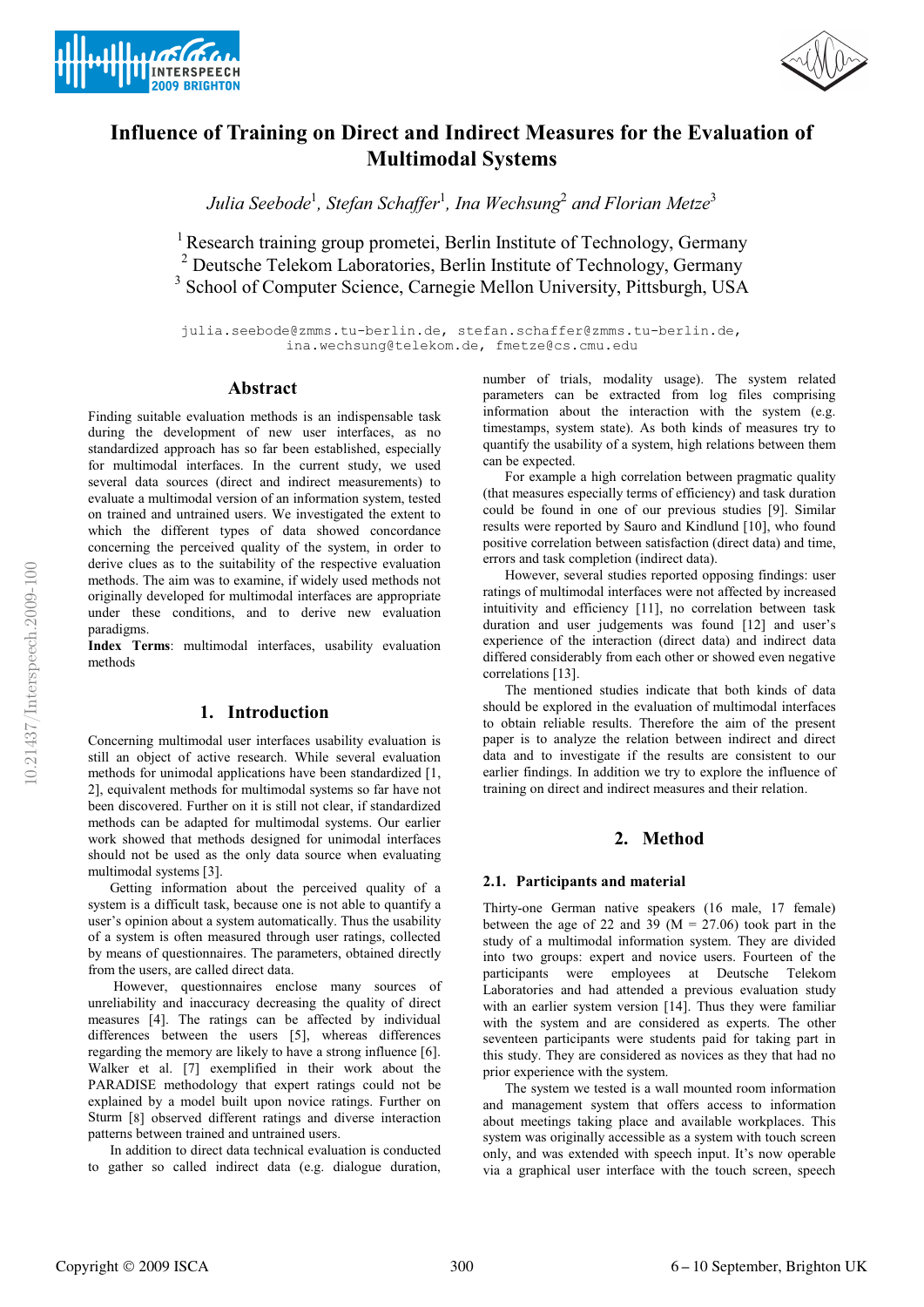input and a combination of both. Cameras are used to detect faces in front of the screen and activate speech recognition only if a person is allocated to the system. The system output is always given via the graphical user interface.



Figure 1: *User interacting with the system*

The AttrakDiff questionnaire [15] was used to collect user ratings about the system. This questionnaire contains four subscales that measure different aspects of perceived quality. The scale of pragmatic quality is used to measure terms of effort and efficiency and matches the classic concept of usability. In contrast to that, the two scales of hedonic qualities are not related with efficiency but with terms of joy. They distinguish between different aspects of hedonic qualities. The subscale of hedonic quality – stimulation was designed to measure whether a system can stimulate users with novel concepts. To measure how far users can identify with a system, the scale of hedonic quality – identity was developed. The scale of attractiveness is seen as a global scale that measures general satisfaction and is influenced by the other three subscales.

To collect indirect data, performance measures such as dialogue duration, number of trials and modality usage were recorded via log files.

#### **2.2. Procedure**

The participants had to perform six different tasks with the system, which are shown in Table 1. They were instructed to perform every interaction step for every single task with the modality they preferred.

Afterwards participants filled out the AttrakDiff questionnaire to rate this version of the system. The subscales for the AttrakDiff questionnaire were calculated according to the instructions in [15].

Beyond that audio, video and log data were recorded during the sessions. Dialogue duration was assessed via log files summed over all tasks and is seen as a measure of efficiency. To analyze which modality was used more by the participants, log data of the test was annotated. For every single interaction step of every task, the modality used to perform the step was logged. This way, the percentages of modality usage per task and over all tasks have been computed. Furthermore the number of trials has been counted for every task and was averaged over all participants. This data is also seen as a measure of efficiency.

| Table 1. Description of tasks and required interaction |  |
|--------------------------------------------------------|--|
| steps.                                                 |  |

| <b>Task</b>    | Description         | Minimum $#$ of<br>interaction steps<br>required |       |
|----------------|---------------------|-------------------------------------------------|-------|
|                |                     | Speech                                          | Touch |
| T1             | Show main screen    |                                                 |       |
| T <sub>2</sub> | Show 18. floor      |                                                 |       |
| T <sub>3</sub> | Search for employee |                                                 |       |
| T4             | Search for room     | $\mathfrak{D}$                                  | _*    |
| T5             | Show event screen   |                                                 |       |
| T6             | Show room for event |                                                 |       |

\*If the room was accidentally booked at the time of the test, the task was solvable with two clicks. Otherwise a search overall rooms was necessary.

# **3. Results**

#### **3.1. Direct data - Questionnaire**

Ratings on AttrakDiff questionnaire showed no differences between trained and untrained users: On the scale measuring pragmatic qualities the system got lowest ratings  $(M = 0.58$ ,  $SD = 1.01$ . Best ratings were observed for the scale of hedonic quality – stimulation  $(M = 1.11, SD = 0.68)$ . The detailed results for both groups are given in Table 2.

Table 2. *Ratings on AttrakDiff subscales.*

| Scale                    | Group  | Mean | <b>SD</b> | T(29) | p    |
|--------------------------|--------|------|-----------|-------|------|
| Pragmatic<br>Quality     | Expert | 0.57 | 1.12      | .023  | .982 |
|                          | Novice | 0.58 | 0.94      |       |      |
| Hedonic                  | Expert | 1.11 | 0.82      | .012  | .991 |
| Quality -<br>Stimulation | Novice | 1.11 | 0.58      |       |      |
| Hedonic                  | Expert | 0.79 | 0.65      | .262  | .795 |
| Quality -<br>Identity    | Novice | 0.73 | 0.51      |       |      |
| Attractive-<br>ness      | Expert | 0.96 | 0.79      | .298  | .767 |
|                          | Novice | 1.04 | 0.75      |       |      |

#### **3.2. Indirect data - Performance measures**

#### *3.2.1. Dialogue duration*

Expert participants needed less time to solve the tasks  $(t(29)=1.867, p=.036)$ . Means and standard deviation of the dialogue duration for trained and untrained users and for all participants in total are given in Table 3.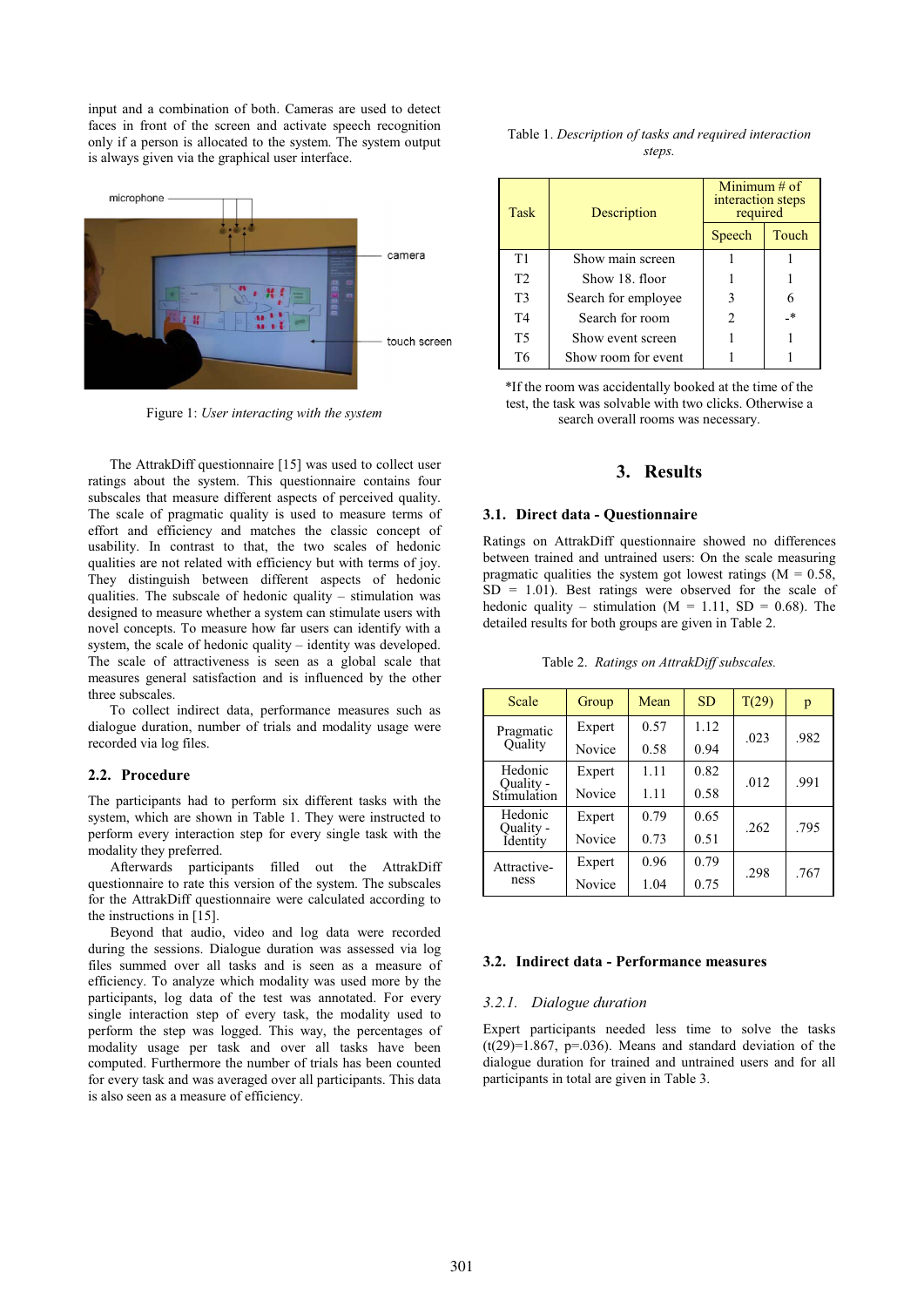Table 3. *Overall dialogue duration.*

|        | Mean               | <b>SD</b>          |
|--------|--------------------|--------------------|
| Expert | $4:07$ min         | $2:44 \text{ min}$ |
| Novice | 5:47 min           | $2:13$ min         |
| Total  | $5:02 \text{ min}$ | $2:33 \text{ min}$ |

### *3.2.2. Modality Usage*

Speech as input modality (47.8%) was used less frequently than touch (52.2%) over all tasks. Detailed analysis showed that modality usage was strongly determined by task characteristics as can be seen in table 4. Especially Task T4 can be solved much more efficient (in terms of fewer interaction steps) by speech than via touch input and is therefore performed with speech input most frequently. For this task there is also a significant difference between experts and novice users. For all other tasks and overall tasks the results show a numerical higher speech usage for the expert users.

Table 4. *Modality usage by tasks.*

| <b>Task</b>    | Group  | Speech usage | T(29) | p    |
|----------------|--------|--------------|-------|------|
| T1             | Expert | $71.4\%$     | 0.503 | .324 |
|                | Novice | $62.8\%$     |       |      |
| T <sub>2</sub> | Expert | 52.4 %       | 0.584 | .282 |
|                | Novice | 42.4 %       |       |      |
| T <sub>3</sub> | Expert | 40.0%        | 0.269 | .395 |
|                | Novice | 36.9%        |       |      |
| T <sub>4</sub> | Expert | 74.0 %       | 2.648 | .007 |
|                | Novice | 51.1 %       |       |      |
| <b>T5</b>      | Expert | $47.6\%$     | 0.935 | .179 |
|                | Novice | 33.4 %       |       |      |
| T <sub>6</sub> | Expert | 41.1 $%$     | 0.895 | .189 |
|                | Novice | 27.6 %       |       |      |
| Total          | Expert | 54.4 %       | 1.106 | .139 |
|                | Novice | 42,3 %       |       |      |

#### *3.2.3. Number of trials*

Over all tasks participants needed 3.55 trials on average. The six tasks differ in the level of difficulty and complexity as there were most trials needed to perform task T3 (7.74) and least trials to perform task T1 (1.37). Table 5 shows the number of trials for every task. Again for task T4 and additionally for task T6 expert users needed significantly fewer trials.

Table 5. *Number of trials by tasks.*

| Task           | Group  | $#$ of trials | T(29) | p    |
|----------------|--------|---------------|-------|------|
| T1             | Expert | 1.43          | 0.279 | .291 |
|                | Novice | 1.29          |       |      |
| T <sub>2</sub> | Expert | 2.00          | 0.110 | .414 |
|                | Novice | 2.12          |       |      |
| T <sub>3</sub> | Expert | 8.21          | 0.326 | .260 |
|                | Novice | 7.35          |       |      |
| T <sub>4</sub> | Expert | 4.64          | 0.987 | .029 |
|                | Novice | 6.82          |       |      |
| T <sub>5</sub> | Expert | 1.64          | 0.065 | .495 |
|                | Novice | 1.65          |       |      |
| T <sub>6</sub> | Expert | 2.21          | 0.953 | .034 |
|                | Novice | 3.18          |       |      |
| Total          | Expert | 3.36          | 0.478 | .174 |
|                | Novice | 3.74          |       |      |

#### **3.3. Correlation of direct and indirect measures**

The results show some significant negative correlations between direct and indirect measures especially for the scale of pragmatic quality.

Users in all, not considering the two groups, rated the pragmatic quality of the system to be worse when more time (Pearson's  $r = -.557$ ,  $p = .001$ ) and more trials (Pearson's  $r = -$ .402,  $p = .013$ ) were needed to perform the tasks. The system's pragmatic quality was also rated highly significant lower by users who used speech as input modality more frequently (Pearson's r= -.516,  $p = .001$ ).

Some differences between trained and untrained users were observed, as can be seen in table 6. For novices a negative correlation between the dialogue duration and the scale of attractiveness could be detected that was not seen for expert users. In addition no negative correlation between the number of trials and the scale of pragmatic quality was found, but was significant for expert users

| Scale                | Group  | Dialogue<br>duration | $#$ of<br>trials | Speech<br>usage |
|----------------------|--------|----------------------|------------------|-----------------|
| Pragmatic<br>Quality | Expert | $-.627**$            | $-.692**$        | $-.626**$       |
|                      | Novice | $-.548*$             | .020             | $-.422*$        |
| Attractive-<br>ness  | Expert | - 367                | - .390           | $-.340$         |
|                      | Novice | $-.556*$             | .180             | $-.067$         |

Table 6. *Correlation (Pearson's r) of direct and indirect measures (\*p<.01; \*\*p<.05) for the two user groups.*